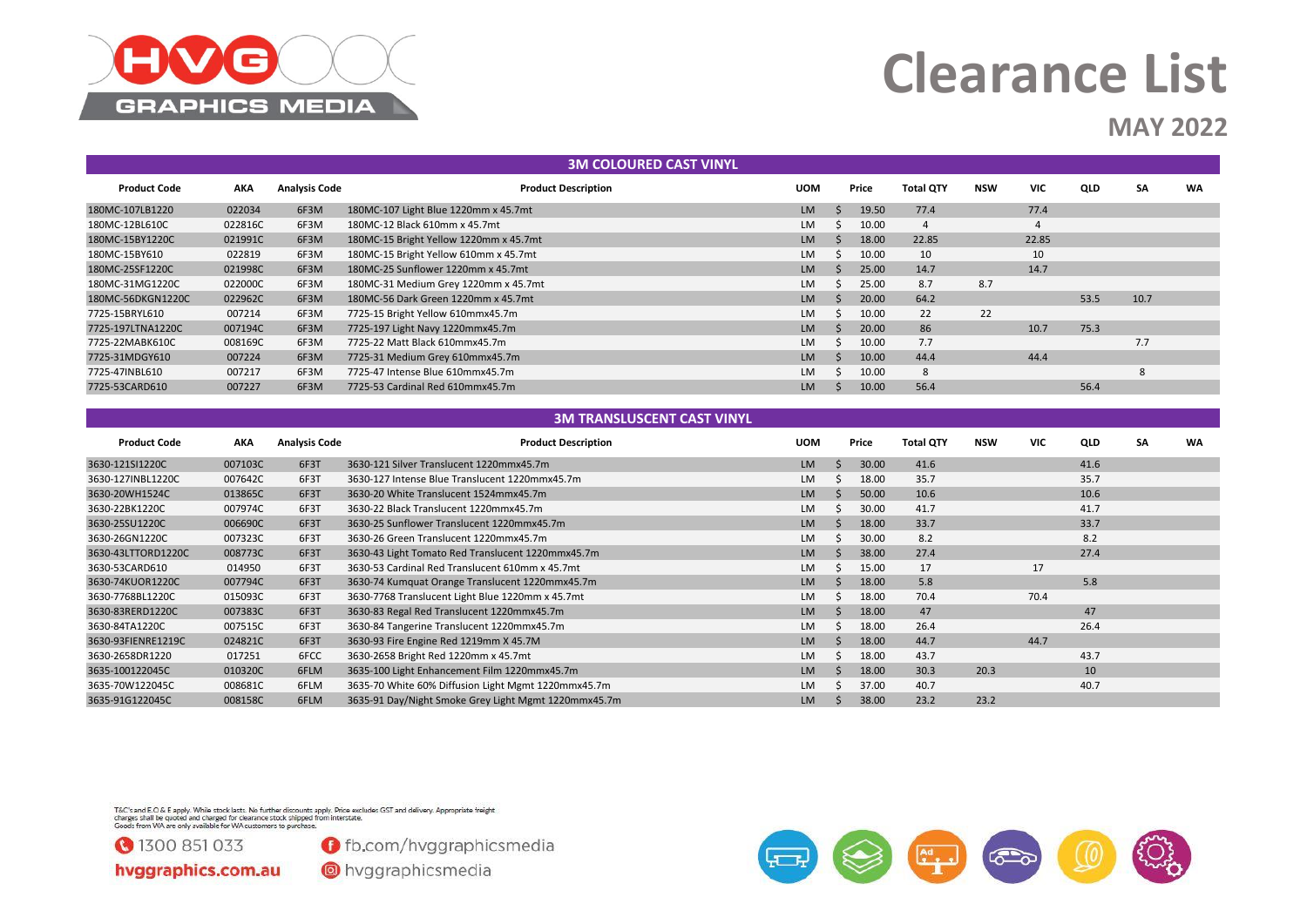

### **MAY 2022**

|                     | <b>3M COLOURED POLYMERIC VINYL</b> |                      |                                |                            |            |    |       |                  |            |      |                |           |           |  |
|---------------------|------------------------------------|----------------------|--------------------------------|----------------------------|------------|----|-------|------------------|------------|------|----------------|-----------|-----------|--|
| <b>Product Code</b> | <b>AKA</b>                         | <b>Analysis Code</b> |                                | <b>Product Description</b> | <b>UOM</b> |    | Price | <b>Total QTY</b> | <b>NSW</b> | VIC  | QLD            | <b>SA</b> | <b>WA</b> |  |
| 50-11TR610          | 006790                             | 6F50                 | 50-11 Transparent 610mmx50m    |                            | <b>LM</b>  | -S | 4.00  | 25               |            | 25   |                |           |           |  |
| 50-120MABK610C      | 006883C                            | 6F50                 | 50-120 Matt Black 610mmx50m    |                            | LM         |    | 5.00  | 18.1             |            | 18.1 |                |           |           |  |
| 50-25BRYL1220C      | 006346C                            | 6F50                 | 50-25 Bright Yellow 1220mmx50m |                            | <b>LM</b>  |    | 10.00 | 38.9             |            |      | 38.9           |           |           |  |
| 50-34BROR1220C      | 006349C                            | 6F50                 | 50-34 Bright Orange 1220mmx50m |                            | LM         | -S | 10.00 | 79.6             |            |      | 79.6           |           |           |  |
| 50-445LTRD610       | 006990                             | 6F50                 | 50-445 Light Red 610mmx50m     |                            | <b>LM</b>  |    | 5.00  | 25               |            | 25   |                |           |           |  |
| 50-465TORD1220C     | 006350C                            | 6F50                 | 50-465 Tomato Red 1220mmx50m   |                            | <b>LM</b>  |    | 10.00 | 78.2             | 28.2       | 50   |                |           |           |  |
| 50-465TORD610       | 006429                             | 6F50                 | 50-465 Tomato Red 610mmx50m    |                            | <b>LM</b>  |    | 5.00  | $\overline{7}$   |            |      |                |           |           |  |
| 50-475MDRD1220C     | 006683C                            | 6F50                 | 50-475 Medium Red 1220mmx50m   |                            | LM         |    | 5.00  | 37.8             |            |      | 37.8           |           |           |  |
| 50-485DKRD1220C     | 006861C                            | 6F50                 | 50-485 Dark Red 1220mmx50m     |                            | <b>LM</b>  |    | 10.00 | 50               |            |      | 50             |           |           |  |
| 50-54GO1220C        | 006371C                            | 6F50                 | 50-54 Gold 1220mmx50m          |                            | <b>LM</b>  |    | 5.00  | $\overline{4}$   |            |      | $\overline{4}$ |           |           |  |
| 50-585AN1220C       | 007566C                            | 6F50                 | 50-585 Anthracite 1220mmx50m   |                            | LM         |    | 10.00 | 94               | 94         |      |                |           |           |  |
| 50-66PU1220C        | 006355C                            | 6F50                 | 50-66 Purple 1220mmx50m        |                            | LM         | S  | 10.00 | 20               | 20         |      |                |           |           |  |
| 50-72LTGN1220C      | 006344C                            | 6F50                 | 50-72 Light Green 1220mmx50m   |                            | <b>LM</b>  |    | 10.00 | 32.8             |            |      | 32.8           |           |           |  |
| 50-72LTGN610        | 006423                             | 6F50                 | 50-72 Light Green 610mmx50m    |                            | <b>LM</b>  |    | 5.00  | 10               | 10         |      |                |           |           |  |
| 50-76MDGN610        | 006420                             | 6F50                 | 50-76 Medium Green 610mmx50m   |                            | LM         |    | 10.00 | 19               |            | 19   |                |           |           |  |
| 50-82LTBL1220C      | 006363C                            | 6F50                 | 50-82 Light Blue 1220mmx50m    |                            | LM         |    | 10.00 | 23               |            |      |                | 23        |           |  |
| 50-834SKBL1220C     | 006864C                            | 6F50                 | 50-834 Sky Blue 1220mmx50m     |                            | <b>LM</b>  |    | 10.00 | 54.5             |            |      | 54.5           |           |           |  |
| 50-84AZBL1220C      | 006364C                            | 6F50                 | 50-84 Azure Blue 1220mmx50m    |                            | <b>LM</b>  |    | 10.00 | 45               |            |      | 45             |           |           |  |
| 50-884MABL1220C     | 006704C                            | 6F50                 | 50-884 Marine Blue 1220mmx50m  |                            | LM         |    | 5.00  | 35.8             |            |      | 35.8           |           |           |  |
| 50-93GYWH1220C      | 006367C                            | 6F50                 | 50-93 Grey White 1220mmx50m    |                            | <b>LM</b>  |    | 10.00 | 41.9             |            |      | 41.9           |           |           |  |
| 50-97NIGY610        | 007374                             | 6F50                 | 50-97 Nimbus Grey 610mmx50m    |                            | LM         |    | 5.00  | 9                |            | 9    |                |           |           |  |

#### **3M WRAP COLOUR CHANGE VINYL**

| <b>Product Code</b> | AKA     | <b>Analysis Code</b> | <b>Product Description</b>                            | UOM       | Price | <b>Total QTY</b> | NSW | VIC. | <b>QLD</b> | SΑ   | WA |
|---------------------|---------|----------------------|-------------------------------------------------------|-----------|-------|------------------|-----|------|------------|------|----|
| 1080-G47IB1524      | 018948  | 6FFH                 | 1080 series G47 Intense Blue 1524mm x 22.8mt          | <b>LM</b> | 24.00 |                  |     |      |            |      |    |
| 1080-SB261524       | 026093  | 6FFH                 | 1080 series SB26 Shadow Military Green 1524mm x 22.8m | <b>LM</b> | 46.00 | 16.7             |     |      | 16.7       |      |    |
| 1080-SP10PF1524     | 026156  | 6FFH                 | 1080 series SP10 Pearlescent Film 1524mm x 22.8m      | <b>LM</b> | 40.00 | 44.6             |     |      |            | 44.6 |    |
| 2080-G14BO1524C     | 029625C | 6FFH                 | 2080 series G14 Gloss Burnt Orange 1524mm x 25m       | <b>LM</b> | 50.00 | 13               | 13  |      |            |      |    |
| 2080-G54BO1524C     | 029624C | 6FFH                 | 2080 series G54 Gloss Bright Orange 1524mm x 25m      | <b>LM</b> | 58.00 | 4                |     |      |            |      |    |
| 2080-GP278FDS1524C  | 029629C | 6FFH                 | 2080 series GP278 Gloss Flip Deep Space 1524mm x 25m  | <b>LM</b> | 36.00 | $\overline{4}$   | 4   |      |            |      |    |
| 2080-GP282EB1524C   | 029632C | 6FFH                 | 2080 series GP282 Ember Black 1524mm x 25m            | <b>LM</b> | 50.00 | 17               | 17  |      |            |      |    |
| 2080-GP292GB1524C   | 029633C | 6FFH                 | 2080 series GP292 Galaxy Black 1524mm x 25m           | <b>LM</b> | 50.00 | 9                | q   |      |            |      |    |
| LUMI500C            | 002044C | 6FFH                 | LUMITAC Luminescent PVC 500mmx30m                     | <b>LM</b> | 58.00 | 22.6             | 14  |      | 2.6        |      |    |

T&C's and E.O & E apply. While stock lasts. No further discounts apply. Price excludes GST and delivery. Appropriate freight<br>charges shall be quoted and charged for clearance stock shipped from interstate.<br>Goods from WA ar



**O** fb.com/hvggraphicsmedia

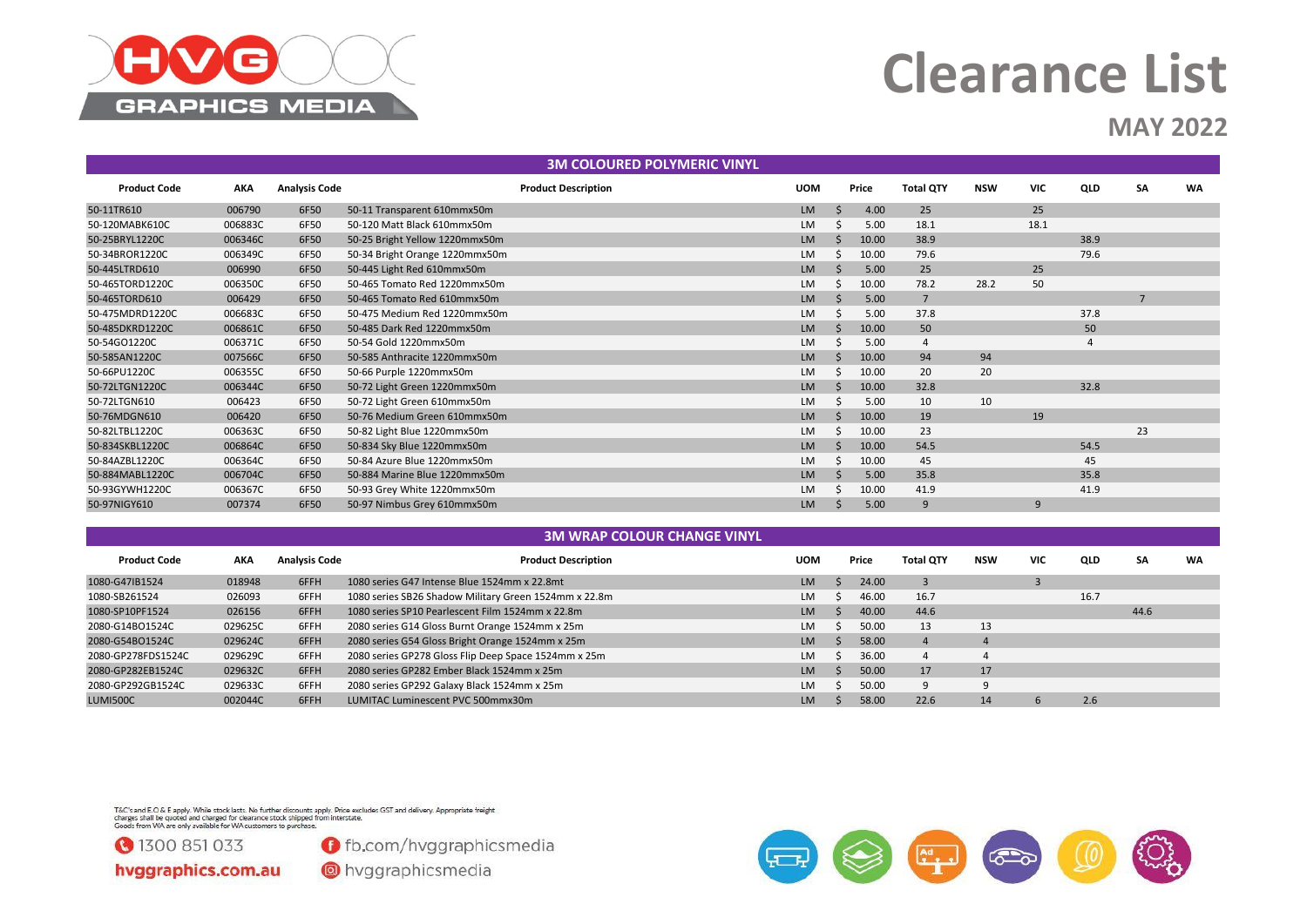

### **MAY 2022**

|                     |         |                      | <b>REFLECTIVE VINYL</b>                                  |            |       |                  |            |            |            |      |    |
|---------------------|---------|----------------------|----------------------------------------------------------|------------|-------|------------------|------------|------------|------------|------|----|
| <b>Product Code</b> | AKA     | <b>Analysis Code</b> | <b>Product Description</b>                               | <b>UOM</b> | Price | <b>Total QTY</b> | <b>NSW</b> | <b>VIC</b> | <b>QLD</b> | SА   | WA |
| <b>R2KRD610</b>     | 023903C | 6FSL                 | 780mC-10 White Reflective Print Wrap Film 1220mm x 45.7m | <b>LM</b>  | 46.00 | 18.7             |            |            |            | 18.7 |    |
| R2680CRWH610C       | 008699C | 6FSL                 | 4090 DG3 White C1 Diamond Reflective 1220mmx45.7m        | LM         | 39.00 | 3.6              |            |            |            | 3.6  |    |
| R2680CRRD610        | 008385  | 6FSL                 | 680CR-75 Blue C2 Flexible Refl COMPLY 610mmx45.7m        | <b>LM</b>  | 30.00 | 6.7              |            | 6.7        |            |      |    |
| R2680CRBL610        | 020685  | 6FSL                 | 7930 White C2 Engineer Grade Refl 1220mm x 45.7mt        | LM         | 17.60 | 3.7              |            | 3.7        |            |      |    |

|                     |            |                      | <b>APPLICATION PAPER &amp; SIGNAGE ACCESSORIES</b> |            |       |                  |            |            |     |    |    |
|---------------------|------------|----------------------|----------------------------------------------------|------------|-------|------------------|------------|------------|-----|----|----|
| <b>Product Code</b> | <b>AKA</b> | <b>Analysis Code</b> | <b>Product Description</b>                         | <b>UOM</b> | Price | <b>Total OTY</b> | <b>NSW</b> | <b>VIC</b> | QLD | SA | WA |
| ES4150237C          | 008241C    | 6FSA                 | 4150 Edge Sealant for PET Films 237ml              | EA.        | 42.00 | 11               |            |            |     |    |    |
|                     |            |                      |                                                    |            |       |                  |            |            |     |    |    |

|                     |         |                      | <b>MAGNETIC</b>                                 |             |        |                  |     |            |     |    |    |
|---------------------|---------|----------------------|-------------------------------------------------|-------------|--------|------------------|-----|------------|-----|----|----|
| <b>Product Code</b> | AKA     | <b>Analysis Code</b> | <b>Product Description</b>                      | <b>UOM</b>  | Price  | <b>Total QTY</b> | NSW | <b>VIC</b> | QLD | SА | WA |
| MAGMPA12730515WGC   | 006113C | 6LAD                 | MATCHPOLE "A" 12.7mmx30.5mx1.5mm (Groove) (HVG) | <b>ROLL</b> | 11.11  |                  |     |            |     |    |    |
| MAG6WH6101000C      | 005566C | 6LWM                 | MAG6 White Gloss 610mmx1000mmx0.6mm (HVG)       | SHEET       | 6.75   | 61               |     |            |     |    |    |
| PETSTLSW137030C     | 024055C | 6LWM                 | Poly-Steel Satin White 1370mmx30mx180mic PET    | <b>ROLL</b> | 225.00 |                  |     |            |     |    |    |

#### **Product Code AKA Analysis Code Product Description UOM Price Total QTY NSW VIC QLD SA WA** DPALTE320050C 029533C 6SCC DECOprint Alterra 125gsm UV Backlit Recycled Fabric 3200mm x 50m LM \$ 21.95 525 400 125 DPBN310050 017983 6SCC DECOprint Bi-Night 320gsm Frontlit Blockout Fabric 3100mm x 50m LM \$ 4.76 1442 1442 DPPS160050C 024463C 6SCC DECOprint Pearl Soft 130gsm Backlit Fabric 1600mm x 50mt LM \$ 8.99 50 50 DPPS2500100 024505 6SCC DECOprint Pearl Soft 130gsm Backlit Fabric 2500mm x 100mt LM \$ 2.02 785 685 685 685 100 DPPS3200100 022961 6SCC DECOprint Pearl Soft 130gsm Backlit Fabric 3200mm x 100mt LM \$ 10.10 420.4 246.5 173.9 DPPS320050 024461 6SCC DECOprint Pearl Soft 130gsm Backlit Fabric 3200mm x 50mt LM \$ 3.03 900 900 DPPS5100100 022960 6SCC DECOprint Pearl Soft 130gsm Backlit Fabric 5100mm x 100mt LM \$ 15.17 7872 7272 600 DPT310050 017982 6SCC DECOprint Theater 290gsm Frontlit Blockout Fabric 3100mm x 50m LM \$ 10.10 1650 200 1350 100 DPT510050 023969 6SCC DECOprint Theater 290gsm Frontlit Blockout Fabric 5100mm x 50m LM \$ 15.17 1409 1209 200 VF1291600 022602 6SCC VIEWfab 129 Backlit 320g Fabric 1600mm x 50m LM \$ 2.50 583.5 583.5 583.5 VF1293200 022604 6SCC VIEWfab 129 Backlit 320g Fabric 3200mm x 50m LM \$ 5.00 654 599 55 VFST203310050 025215 6SCC VIEWfab ST-203 Super Smooth Blockout W/B Fabric 3100mm x 50m LM \$ 12.13 184 34 150 VFST208320050 025217 6SCC VIEWfab ST-208 Ultra White Blockout Fabric 3200mm x 50m LM \$ 10.10 898 898 VFST2163200100C 025219C 6SCC VIEWfab ST-216 Nightstar Blockout W/B Fabric 3200mm x 100m LM \$ 8.95 221 48 173 VFST601250050C 029336C 6SCC VIEWfab ST-601 Starlight Backlit Fabric 2500mm x 50m LM \$ 8.25 700 600 100 VFST601T250050TRFC 030073C 6SCC VIEWfab ST-601T Starlight Backlit Fabric 2500mm x 50m Transfer LM C 8.25 897 100 797 VFST603320050 025209 6SCC VIEWfab ST-603 Polarlight Backlit Fabric 3200mm x 50m LM \$ 10.14 405.9 405.9 405.9 PTXOP152430C 024007C 6SWG Phototex Opaque Self Adhesive Wall Fabric 1524mm x 30m ROLL \$ 545.00 39 39 PTXOP76030 031502 6SWG Phototex Opaque Self Adhesive Wall Fabric 760mm x 30m ROLL \$ 475.00 54 42 12 **FABRIC**

T&C's and E.O & E apply. While stock lasts. No further discounts apply. Price excludes GST and delivery. Appropriate freight. charges shall be quoted and charged for clearance stock shipped from interstate Goods from WA are only available for WA customers to purchase



**O** fb.com/hyggraphicsmedia

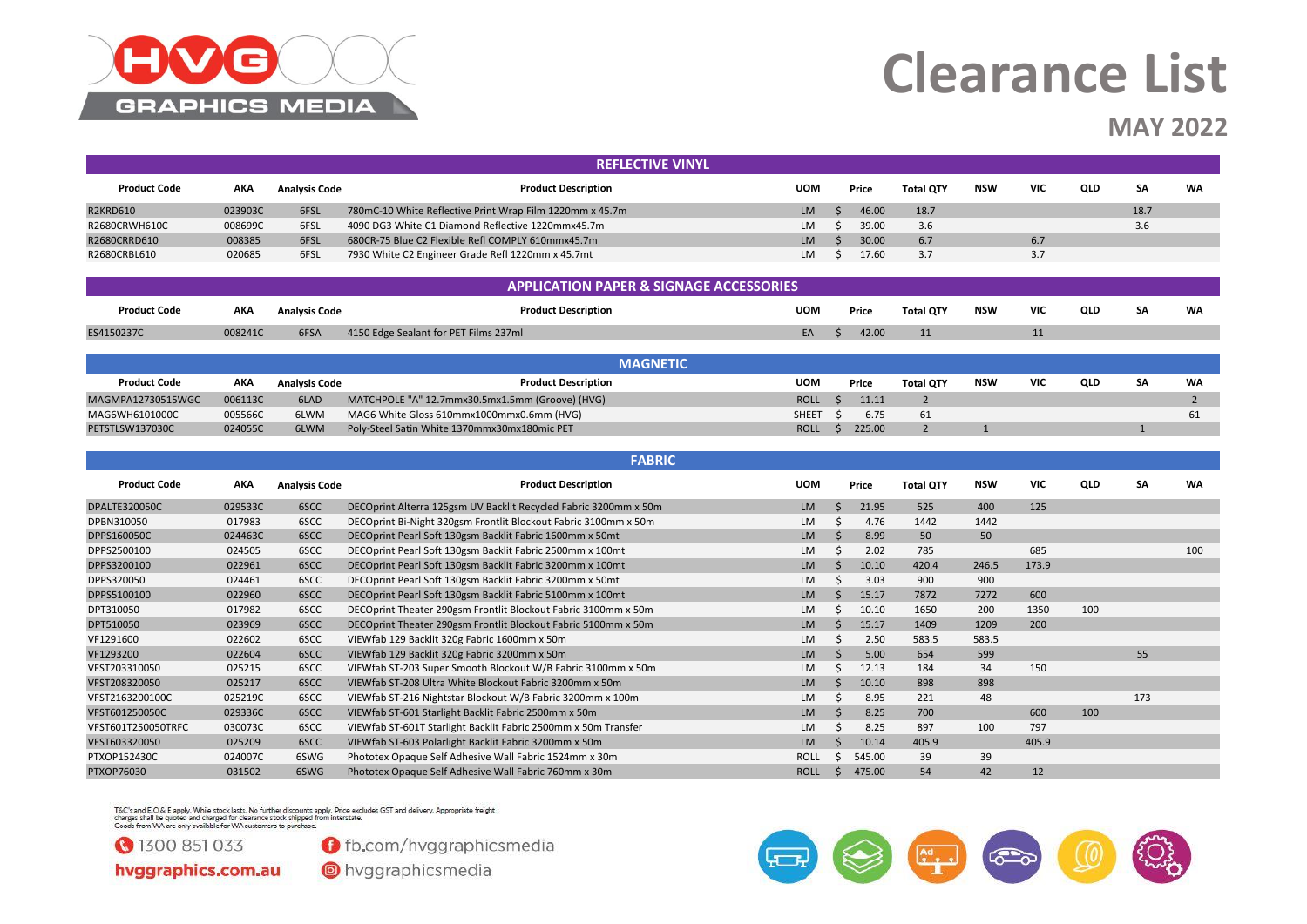

### **MAY 2022**

|                     |         |                      | <b>SPECIALTY SELF-ADHESIVE</b>                                 |             |        |                  |            |     |            |      |    |
|---------------------|---------|----------------------|----------------------------------------------------------------|-------------|--------|------------------|------------|-----|------------|------|----|
| <b>Product Code</b> | AKA     | <b>Analysis Code</b> | <b>Product Description</b>                                     | <b>UOM</b>  | Price  | <b>Total OTY</b> | <b>NSW</b> | VIC | <b>QLD</b> | SΑ   | WA |
| VVISIECOSPP137150C  | 013499C | 6SFI                 | ViewVisi Eco-Sol White Satin Matt 1371mmx50m PP Synthetic Film | <b>ROLL</b> | 190.00 | 15.96            |            |     |            | 0.96 |    |
| LUV7036137050       | 025015  | 6SFM                 | LUV 7036 (UVC print compatible) 1370mm x 50m                   | LM.         | 5.00   | 50               |            |     |            |      |    |
| OM100CM152454       | 010295  | 6SPT                 | OM100CM Matt Clear 1524mmx54.86mx25mic PET O/L                 | <b>ROLL</b> | 190.00 |                  |            |     |            |      |    |

|                     |         |                      | <b>DIGITAL PRINT AND OVERLAMINATE - MONOMERIC</b>                              |              |        |                  |      |            |     |    |       |
|---------------------|---------|----------------------|--------------------------------------------------------------------------------|--------------|--------|------------------|------|------------|-----|----|-------|
| <b>Product Code</b> | AKA     | <b>Analysis Code</b> | <b>Product Description</b>                                                     | UOM          | Price  | <b>Total OTY</b> | NSW  | <b>VIC</b> | QLD | SA | WA    |
| JT8500CGRT137050    | 024959  | 6SMM                 | JT8500 Monomeric Clear Gloss Rem Adh 1370mm x 50m                              | <b>ROLL</b>  | 98.00  |                  |      |            |     |    |       |
| DESAWHREMPE1370125C | 017884C | 6SMR                 | Decobus Opaque Satin White 1370mmx125m PVC Rem Adh PE 3"C                      | <b>ROLL</b>  | 480.00 | 73.576           | 41   | 26.6       |     |    | 0.976 |
| GCPVCUREMH1550C6    | 005690  | 6SMR                 | GCPVCUREMH Gloss Clear Ultra Rem 1550mmx250m 80mic PVC Hybrid Liner 152mm Core | LM           | 3.10   | 74               |      |            |     |    | 74    |
| GBKPVCREM122050C    | 024071C | 6SMR                 | Gloss Black Monomeric Removable PVC 1220mm x 50m                               | <b>ROLL</b>  | 250.00 | 10               | 6    |            |     |    |       |
| GCPVCUREMH1400C6C   | 026669C | 6SMR                 | Gloss Clear Ultra Rem 1400mmx250m 80mic PVC Hybrid 152mm Cores                 | LM           | 2.90   | 870              | 870  |            |     |    |       |
| VJGWREMGY137150C    | 030800C | 6SMR                 | VIEWiet 80 Gloss White with Grey REM Adh 1371mm x 50m                          | <b>ROLL</b>  | 160.00 | 9                |      |            |     |    |       |
| VJGCREMLTCL155050C  | 024002C | 6SMR                 | VIEWiet Gloss Clear + Clear REM Adh 1550mm x 50m                               | <b>ROLL</b>  | 180.00 | 0.56             | 0.56 |            |     |    |       |
| GCPVCREM1000760     | 001854  | 6SMS                 | Gloss Clear PVC REM PE 1000mmx760mm                                            | <b>SHEET</b> | 1.75   | 145              |      |            | 100 | 45 |       |

|                     |            |                      | DIGITAL PRINT AND OVERLAMINATE - POLYMERIC                       |             |        |                  |            |                |                |       |           |
|---------------------|------------|----------------------|------------------------------------------------------------------|-------------|--------|------------------|------------|----------------|----------------|-------|-----------|
| <b>Product Code</b> | <b>AKA</b> | <b>Analysis Code</b> | <b>Product Description</b>                                       | <b>UOM</b>  | Price  | <b>Total QTY</b> | <b>NSW</b> | <b>VIC</b>     | QLD            | SA    | <b>WA</b> |
| IJ4010GW152450C     | 013884C    | 6SP3                 | IJ40-10 Gloss White Grey Perm Adh 1524mmx50m                     | <b>ROLL</b> | 585.00 |                  |            |                |                |       |           |
| IJ4010RGW137150C    | 013664C    | 6SP3                 | IJ40-10R Gloss White Grey Rem Adh 1371mmx50m                     | <b>ROLL</b> | 528.00 |                  |            |                |                |       |           |
| FLFAB1370C          | 030625C    | 6SPR                 | FloorFab PET Indoor Floor Graphic Film 1370mm x 30m              | <b>ROLL</b> | 730.00 | 12               |            | $\overline{3}$ | $\overline{3}$ |       | 3         |
| FSV400FWOPA1091372C | 001230C    | 6SPR                 | FSV400FWOP/A109 Opaque White 1372mm 54.86m PVC Floor Graphics    | <b>LM</b>   | 6.55   | 211.94           |            |                | 157.08         |       | 54.86     |
| FSV400HCLA1091371   | 001002     | 6SPR                 | FSV400HC/A109 Clear 1371mmx54.86m PVC Floor Graphics             | LM          | 1.50   | 154.58           |            |                | 102.72         | 51.86 |           |
| IMP3100GWR1370C     | 030028C    | 6SPR                 | imprint 3100GW gloss white rem clear adh 1370mm x 50m            | <b>ROLL</b> | 207.00 | 9                |            |                | 3              |       |           |
| IMP3101GWP1550C     | 029935C    | 6SPR                 | imprint 3101GW gloss white perm clear adh 1550mm x 50m           | <b>ROLL</b> | 280.00 | 19               | 12         |                |                |       |           |
| IMP3102GWPA1370C    | 029936C    | 6SPR                 | imprint 3102GW gloss white perm clear adh A/F liner 1370mm x 50m | <b>ROLL</b> | 195.00 |                  |            |                |                |       |           |
| IMP3107GWPA1370C    | 029909C    | 6SPR                 | imprint 3107GW gloss white perm B/O adh + A/F liner 1370mm x 50m | <b>LM</b>   | 260.00 |                  |            |                |                |       |           |
| IMP4101GWP1370      | 022246     | 6SPR                 | imPRINT 4101 Gloss White Perm Clear Adh 1370mmx50m               | <b>ROLL</b> | 195.00 | 13               | 11         |                |                |       |           |
| IMP4103MWPA1520     | 026244     | 6SPR                 | imPRINT 4103 Matt White Perm B/O Adh + A/F liner 1520mmx50m      | <b>ROLL</b> | 210.00 |                  |            |                |                |       |           |
| IMP4104GWRA1520     | 023918     | 6SPR                 | imPRINT 4104 Gloss White Rem B/O Adh + A/F liner 1520mmx50m      | <b>ROLL</b> | 210.00 |                  |            |                |                |       |           |
| IMP4104MWRA1370     | 023920     | 6SPR                 | imPRINT 4104 Matt White Rem B/O Adh + A/F liner 1370mmx50m       | <b>ROLL</b> | 195.00 |                  |            |                |                |       |           |
| IMP4105GWR1370      | 026497     | 6SPR                 | imPRINT 4105 Gloss White Rem Clear Adh 1370mmx50m                | <b>ROLL</b> | 195.00 |                  |            |                |                |       |           |
| REV4116GWST1370C    | 030020C    | 6SPR                 | REV4116 Gloss White Supertac B/O 1370mm x 50m                    | <b>ROLL</b> | 395.00 |                  |            |                |                |       |           |
| V400FWOPA1201371C   | 007342C    | 6SPR                 | V400FWOP/A120 1371mmx54.86m Carpet Graphics Base Film            | LM          | 16.00  | 1806.96          | 947.2      | 642.56         | 144.48         | 72.72 |           |

T&C's and E.O & E apply. While stock lasts. No further discounts apply. Price excludes GST and delivery. Appropriate freight<br>charges shall be quoted and charged for clearance stock shipped from interstate.<br>Goods from WA ar



**O** fb.com/hvggraphicsmedia

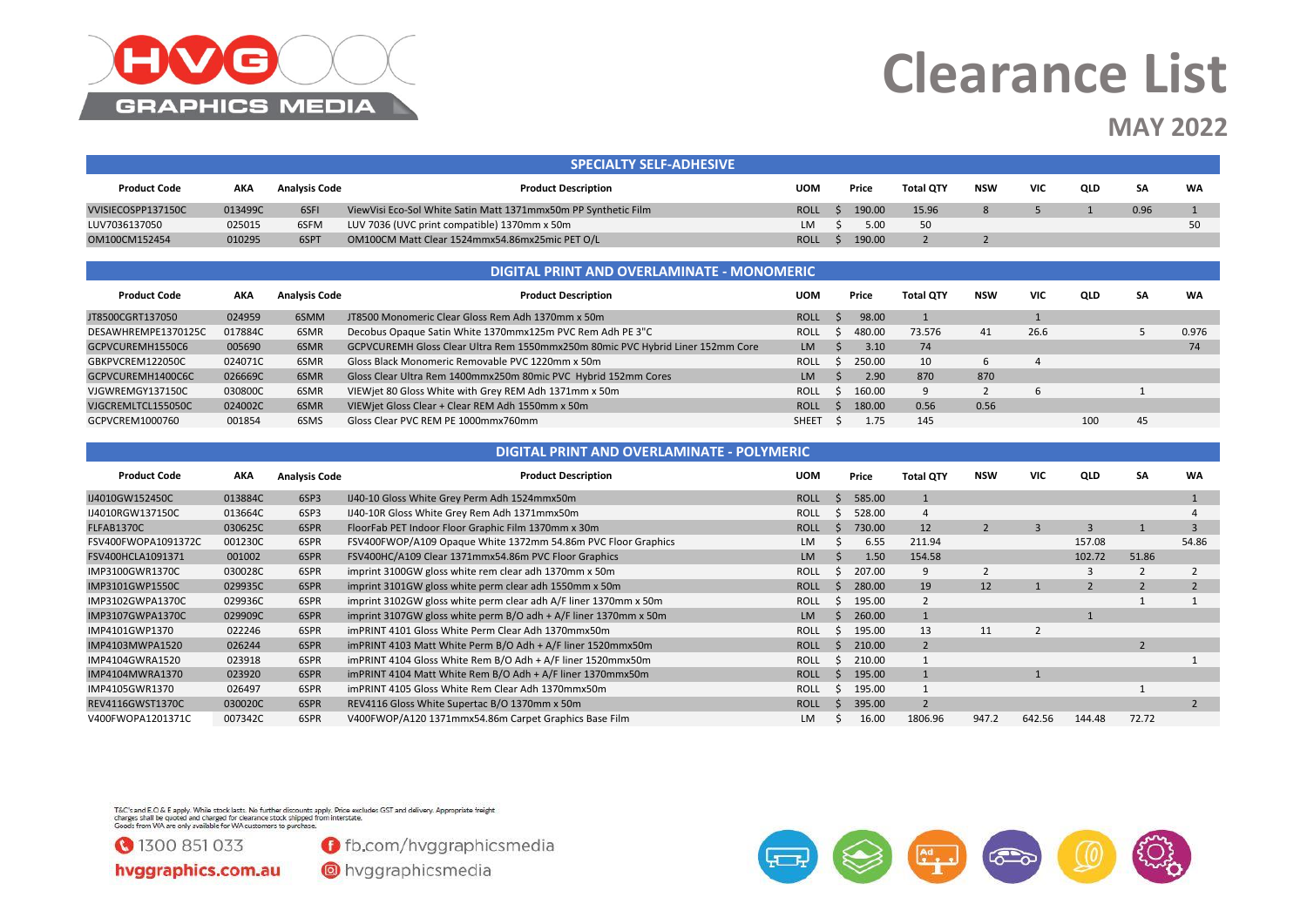

### **MAY 2022**

|                     |         |                      | <b>WINDOW FILMS</b>                                                                                                                                                                                                            |             |    |               |                  |            |            |                |           |           |
|---------------------|---------|----------------------|--------------------------------------------------------------------------------------------------------------------------------------------------------------------------------------------------------------------------------|-------------|----|---------------|------------------|------------|------------|----------------|-----------|-----------|
| <b>Product Code</b> | AKA     | <b>Analysis Code</b> | <b>Product Description</b>                                                                                                                                                                                                     | <b>UOM</b>  |    | Price         | <b>Total QTY</b> | NSW        | <b>VIC</b> | QLD            | <b>SA</b> | <b>WA</b> |
| <b>WFSA1524C</b>    | 013356C | 6SWF                 | 5525SE-324 Sandblast Window 1524mmx50m                                                                                                                                                                                         | <b>LM</b>   | S. | 14.00         | 9.7              | 4.7        |            |                | 5         |           |
| 7725-314DUCR1524C   | 007253C | 6SWF                 | 7725SE-314 Dusted Crystal Window 1524mmx45.7m                                                                                                                                                                                  | LM          |    | 31.75         | 25.7             |            |            |                |           | 25.7      |
| 7725-324FRCR1524C   | 007243C | 6SWF                 | 7725SE-324 VE Frosted Crystal Window 1524mmx45.7m                                                                                                                                                                              | <b>LM</b>   |    | 35.00         | 50.7             |            |            | 50.7           |           |           |
| REV4113FWF1370      | 024856  | 6SWF                 | REV4113 Frosted Window Film 1370mm x 50mt                                                                                                                                                                                      | <b>ROLL</b> | -S | 540.00        | 0.5              | 0.5        |            |                |           |           |
| REV4113FWF1600C     | 024858C | 6SWF                 | REV4113 Frosted Window Film 1600mm x 50mt                                                                                                                                                                                      | <b>ROLL</b> | -S | 645.00        | 60               | 52         |            | $\overline{4}$ |           |           |
| RISV4519CL140050C   | 021356C | 6SWF                 | RI-Cling Clear 1400mm x 50M Static Cling 4519 PVC 150mic WK200 Plain Electrostatic C3                                                                                                                                          | <b>ROLL</b> |    | 98.00         | 53               | 10         | 43         |                |           |           |
| RISV4519WH140050C   | 026048C | 6SWF                 | RI-Cling White 1400mm x 50M Static Cling 4519 PVC 150mic WK200 Plain Electrostatic C3                                                                                                                                          | <b>ROLL</b> | -S | 98.00         | 46               | 28         | 18         |                |           |           |
| VCLPETPERM150050    | 025082  | 6SWF                 | VIEWClear PET Perm Super Clear 1500mm x 50M 75mic Permanent UV Adh PET Liner                                                                                                                                                   | <b>ROLL</b> | S  | 130.00        | 6                |            | 6          |                |           |           |
| VCLPETREM150050C    | 011075C | 6SWF                 | VIEWClear PET REM Super Clear 1500mm x 50m 75mic Rem UV Adh PET Liner                                                                                                                                                          | <b>LM</b>   |    | 500.00        |                  |            |            |                |           |           |
| VC150CL137025       | 010832  | 6SWF                 | ViewCling 150 Clear 1370mmx25mx150mic Cling PVC Penstick                                                                                                                                                                       | <b>ROLL</b> |    | 50.00         |                  |            |            |                |           |           |
| VDOTCM137050        | 023066  | 6SWF                 | VIEWdot Clear Matt Monomeric PVC 1370mm x 50m                                                                                                                                                                                  | <b>ROLL</b> | -S | 98.00         | 14               | 13         |            |                |           |           |
| VGC137050           | 022240  | 6SWF                 | VIEWglass Crystal Clear PET 1370mm x 50m                                                                                                                                                                                       | <b>ROLL</b> | -S | 50.00         | 76               | 74         |            |                |           |           |
| VGT137050           | 022350  | 6SWF                 | VIEWglass Translucent White PET 1370mm x 50m                                                                                                                                                                                   | <b>ROLL</b> |    | 50.00         | 15.94            | 12         | 3.94       |                |           |           |
| VGW137050           | 022242  | 6SWF                 | VIEWglass White PET 1370mm x 50m                                                                                                                                                                                               | ROLL        | -S | 120.00        | 0.9              |            | 0.9        |                |           |           |
|                     |         |                      |                                                                                                                                                                                                                                |             |    |               |                  |            |            |                |           |           |
|                     |         |                      | <b>ACM</b>                                                                                                                                                                                                                     |             |    |               |                  |            |            |                |           |           |
| <b>Product Code</b> | AKA     | <b>Analysis Code</b> | <b>Product Description</b>                                                                                                                                                                                                     | <b>UOM</b>  |    | Price         | <b>Total QTY</b> | <b>NSW</b> | <b>VIC</b> | QLD            | SA        | <b>WA</b> |
| DBAGRWG405012503    | 027368  | 1UDB                 | DIBOND Army Green / White Gloss 50% 4050x1250x3mm                                                                                                                                                                              | EA          |    | 15.00         | 21               |            | 21         |                |           |           |
|                     |         | $ -$                 | $P(0,0)$ $P(0,0)$ $P(1,0)$ $P(0,0)$ $P(0,0)$ $P(0,0)$ $P(0,0)$ $P(0,0)$ $P(0,0)$ $P(0,0)$ $P(0,0)$ $P(0,0)$ $P(0,0)$ $P(0,0)$ $P(0,0)$ $P(0,0)$ $P(0,0)$ $P(0,0)$ $P(0,0)$ $P(0,0)$ $P(0,0)$ $P(0,0)$ $P(0,0)$ $P(0,0)$ $P(0,$ |             |    | $\sim$ $\sim$ |                  |            |            |                |           |           |

| Product Code      | AKA     | Analysis Code | <b>Product Description</b>                             | UUM | <b>Price</b> | Total QTY | <b>NSW</b> | VIL. | <b>QLD</b> | SА | <b>WA</b> |
|-------------------|---------|---------------|--------------------------------------------------------|-----|--------------|-----------|------------|------|------------|----|-----------|
| DBAGRWG405012503  | 027368  | 1UDB          | DIBOND Army Green / White Gloss 50% 4050x1250x3mm      | EA  | 15.00        | 21        |            | 21   |            |    |           |
| DBBUC305015003FR  | 026537  | 1UDB          | DIBOND FR Butler Finish Copper 3050x1500x3             | EA  | 26.00        | 25        |            | 23   |            |    |           |
| DBBUT405015003FR  | 026540  | 1UDB          | DIBOND FR Butler Finish Silver 4050x1500x3             | EA  | 30.00        |           |            |      |            |    |           |
| DBMEM250015003FR  | 027382  | 1UDB          | DIBOND FR Metallic/Metallic 2500x1500x3                | EA  | 42.00        | 28        |            |      | 23         |    |           |
| DBMEM305015003FR  | 027383  | 1UDB          | DIBOND FR Metallic/Metallic 3050x1500x3                | EA  | 43.00        | 48        |            | 38   | 10         |    |           |
| DBMEM405015003FR  | 027384  | 1UDB          | DIBOND FR Metallic/Metallic 4050x1500x3                | EA  | 44.00        | 6         |            |      |            |    |           |
| DBSRTG405015003FR | 027395  | 1UDB          | DIBOND FR Signal Red/Traffic Grey 4050x1500x3          | EA  | 49.00        | 126       |            | 126  |            |    |           |
| DBYEH305015003FR  | 027410  | 1UDB          | DIBOND FR Traffic Yellow Hi-Gloss/Matt 3050x1500x3     | EA  | 70.00        |           |            |      |            |    |           |
| DBBUH250012503FR  | 027375  | 1UDB          | DIBOND FR Ultramarine Blue Hi-Gloss/Matt 2500x1250x3   | EA  | 28.00        | 74        |            | 74   |            |    |           |
| DBWHW305015004FR  | 027406  | 1UDB          | DIBOND FR White/White 3050x1500x4                      | EA  | 65.00        |           |            |      |            |    |           |
| DBWHW405015004FR  | 027408  | 1UDB          | DIBOND FR White/White 4050x1500x4                      | EA  | 67.00        | 10        |            | 10   |            |    |           |
| DBORW405015003    | 027386  | 1UDB          | DIBOND Orange Gloss/White Gloss 4050x1500x3mm          | EA  | 45.00        |           |            |      |            |    |           |
| DBTOM405015003    | 027402  | 1UDB          | DIBOND Traffic Orange/Metallic Aluminium 4050x1500x3mm | EA  | 55.00        | 36        |            | 36   |            |    |           |
| DBYEH305015003C   | 012096C | 1UDB          | DIBOND Traffic Yellow Hi-Gloss/Matt 3050x1500x3        | EA  | 69.00        |           |            |      |            |    |           |
|                   |         |               |                                                        |     |              |           |            |      |            |    |           |

T&C's and E.O & E apply. While stock lasts. No further discounts apply. Price excludes GST and delivery. Appropriate freight<br>charges shall be quoted and charged for clearance stock shipped from interstate.<br>Goods from WA ar



**O** fb.com/hvggraphicsmedia

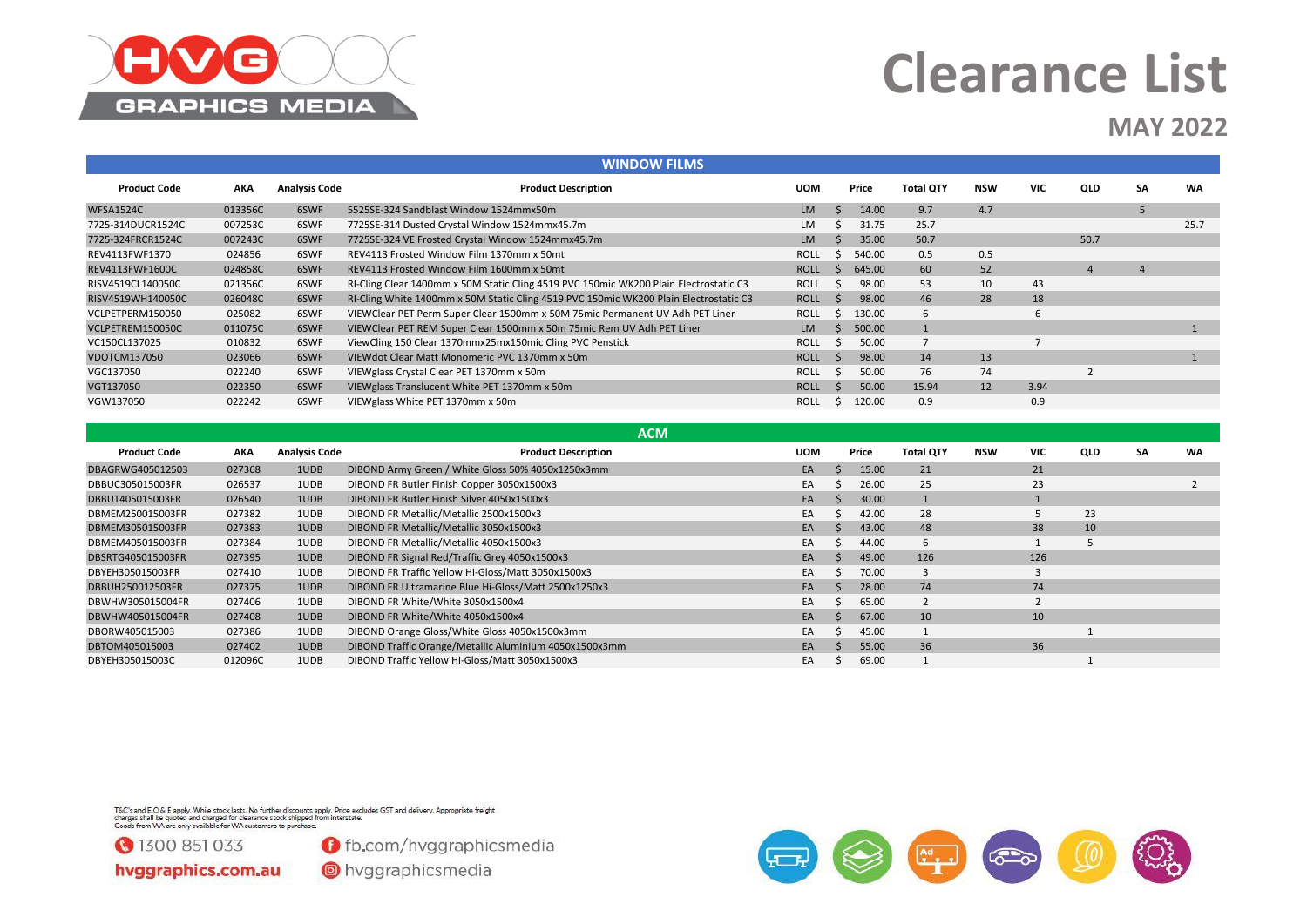

### **MAY 2022**

|                     |         |                      | <b>FOAM BOARDS &amp; PAPER BOARDS</b>                                      |              |        |                  |     |            |     |           |           |
|---------------------|---------|----------------------|----------------------------------------------------------------------------|--------------|--------|------------------|-----|------------|-----|-----------|-----------|
| <b>Product Code</b> | AKA     | <b>Analysis Code</b> | <b>Product Description</b>                                                 | <b>UOM</b>   | Price  | <b>Total QTY</b> | NSW | <b>VIC</b> | QLD | <b>SA</b> | <b>WA</b> |
| FCWH244012205C      | 012322C | 6TGF                 | Fome-Cor White 2440mmx1220mmx5mm                                           | <b>SHEET</b> | 13.50  | 55               |     |            | 55  |           |           |
| GFWH2440122019      | 013275  | 6TGF                 | Gatorfoam White 2440mmx1220mmx19mm                                         | <b>SHEET</b> | 169.70 | 8                |     |            |     |           |           |
| FMXPWH244012205C    | 015885C | 6TKA                 | FOAM-X Print White 2440mmx 1220mmx 5mm                                     | <b>SHEET</b> | 17.45  | 236              |     |            | 192 |           | 44        |
| KAMOU2440122010C    | 012266C | 6TKA                 | KAPAmount 2440mm x 1220mm x 10mm                                           | <b>SHEET</b> | 46.69  | 132              | 132 |            |     |           |           |
| RBBK2440160010C     | 029401C | 6TRB                 | Re-Board Black 2440mmx1600mmx10mm Engineered Flute Cardboard Sheet         | <b>SHEET</b> | 105.00 | 58               |     | 50         | 8   |           |           |
| RBWH2440122010C     | 013463C | 6TRB                 | Re-Board Premium White 2440mmx1220mmx10mm Engineered Flute Cardboard Sheet | <b>SHEET</b> | 50.70  |                  |     |            |     |           |           |

| <b>EXPANDED PVC AND SMART-X</b> |            |                      |                                                |              |  |       |                  |            |            |     |    |    |
|---------------------------------|------------|----------------------|------------------------------------------------|--------------|--|-------|------------------|------------|------------|-----|----|----|
| <b>Product Code</b>             | <b>AKA</b> | <b>Analysis Code</b> | <b>Product Description</b>                     | <b>UOM</b>   |  | Price | <b>Total OTY</b> | <b>NSW</b> | <b>VIC</b> | QLD | SA | WA |
| FLXPWH244012203C                | 012971C    | 6TEP                 | FOAMALITE XP White PVC 3mm 2440mmx1220mm       | <b>SHEET</b> |  | 19.23 | 36               |            |            |     | 35 |    |
| FXPWH305020303C                 | 012262C    | 6TEP                 | Forex Print White 3050mmx2030mmx3mm Foamed PVC | <b>SHEET</b> |  | 45.36 | 26               |            |            |     |    |    |
| FXliteWH305015602C              | 024458C    | 6TEP                 | FOREXlite White 3050mmx1560mmx2mm Foamed PVC   | <b>SHEET</b> |  | 31.72 | 253              | 171        |            |     |    |    |

|                     |         |                      | <b>FRONTLIT BANNER</b>                               |             |        |                  |            |            |     |     |    |
|---------------------|---------|----------------------|------------------------------------------------------|-------------|--------|------------------|------------|------------|-----|-----|----|
| <b>Product Code</b> | AKA     | <b>Analysis Code</b> | <b>Product Description</b>                           | <b>UOM</b>  | Price  | <b>Total QTY</b> | <b>NSW</b> | <b>VIC</b> | QLD | SA  | WA |
| <b>BS5058</b>       | 025299  | 8BBA                 | Banner Strip 50mm x 58mt                             | <b>ROLL</b> | 4.00   |                  |            |            |     |     |    |
| PANMAFR1600         | 013941  | 8BBA                 | Panorama Maestro FR Matt Frontlit 1600mmx58m         | LM          | 2.27   | 58               |            |            |     | 58  |    |
| PANMAFR2050         | 013965  | 8BBA                 | Panorama Maestro FR Matt Frontlit 2050mmx58m         | <b>LM</b>   | 3.03   | 572              | 514        |            |     | 58  |    |
| PANMAFR2500         | 013888  | 8BBA                 | Panorama Maestro FR Matt Frontlit 2500mmx58m         | <b>LM</b>   | 11.15  | 1044             | 812        |            |     | 232 |    |
| PANMAFR3200         | 013826  | 8BBA                 | Panorama Maestro FR Matt Frontlit 3200mmx58m         | <b>LM</b>   | 9.32   | 58               |            |            |     | 58  |    |
| SEW314150C          | 025836C | 8BBA                 | Silicone Edge Welt 3mm x 14mm x 150m                 | <b>ROLL</b> | 100.49 | 119              | 117        |            |     |     |    |
| VFFM4402050         | 017560  | 8BBA                 | VIEWflex Frontlit Matt 440gsm 840Dx840D 2050mm x 58m | <b>LM</b>   | 3.60   | 58               |            |            |     |     | 58 |
| VFFM4405000C        | 017748C | 8BBA                 | VIEWflex Frontlit Matt 440gsm 840Dx840D 5000mm x 58m | LM          | 7.25   | 58               |            |            |     | 58  |    |

| <b>BACKLIT BANNER</b> |            |                      |                                          |            |  |       |                  |            |     |     |    |     |
|-----------------------|------------|----------------------|------------------------------------------|------------|--|-------|------------------|------------|-----|-----|----|-----|
| <b>Product Code</b>   | <b>AKA</b> | <b>Analysis Code</b> | <b>Product Description</b>               | <b>UOM</b> |  | Price | <b>Total QTY</b> | <b>NSW</b> | VIC | QLD | SA | WA  |
| <b>SMIV2000C</b>      | 008817C    | 8BBL                 | seemee IV Gloss Backlit B1149 2000mmx50m | LM.        |  | 28.00 | 350              | 170        |     | 100 | 20 | 60  |
| VFBL560FR1600C        | 026104C    | 8BBL                 | VIEWflex Backlit 560FR 1600mm x 50m      | <b>LM</b>  |  | 4.00  | 185              |            |     |     |    | 100 |
| <b>VFBL560FR2500C</b> | 026105C    | 8BBL                 | VIEWflex Backlit 560FR 2500mm x 50m      | <b>LM</b>  |  | 7.50  | 50               |            |     |     |    | 50  |

|                     |        |                      |                              | <b>NDIGITAL WALLPAPER BANNER</b> |             |       |                  |     |            |     |    |           |
|---------------------|--------|----------------------|------------------------------|----------------------------------|-------------|-------|------------------|-----|------------|-----|----|-----------|
| <b>Product Code</b> | AKA    | <b>Analysis Code</b> |                              | <b>Product Description</b>       | <b>UOM</b>  | Price | <b>Total QTY</b> | NSW | <b>VIC</b> | QLD | SΑ | <b>WA</b> |
| VWS137050           | 017023 | 6SWG                 | VIEWwall Suede 1370mm x 50mt |                                  | <b>ROLL</b> | 0.16  | 527              | 100 |            | 280 |    | 147       |

T&C's and E.O & E apply. While stock lasts. No further discounts apply. Price excludes GST and delivery. Appropriate freight<br>charges shall be quoted and charged for clearance stock shipped from interstate.<br>Goods from WA ar



**O** fb.com/hvggraphicsmedia

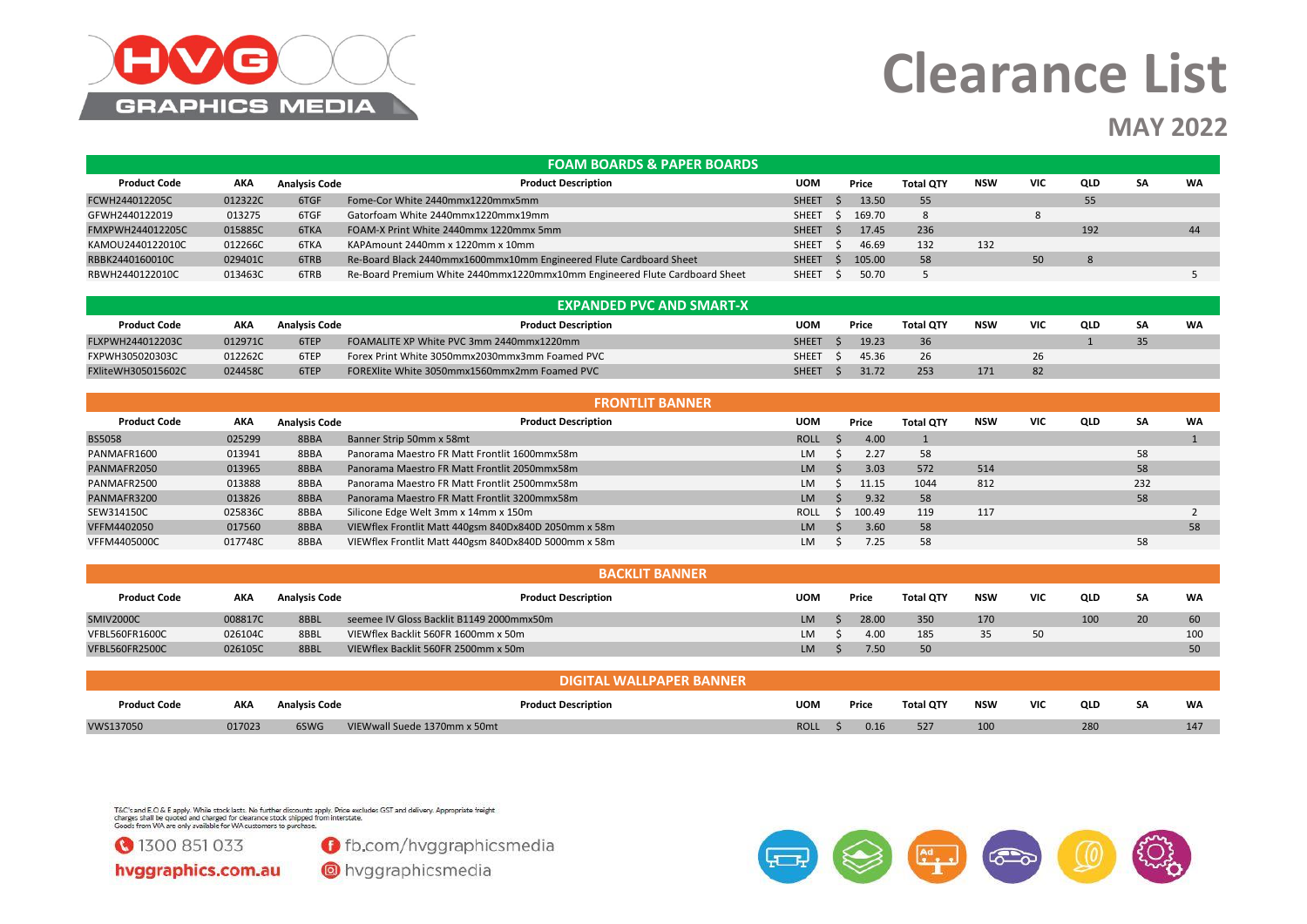

### **MAY 2022**

|                      |            |                      | <b>OPAQUE BANNER</b>                                         |             |              |        |                  |            |                |                |      |           |
|----------------------|------------|----------------------|--------------------------------------------------------------|-------------|--------------|--------|------------------|------------|----------------|----------------|------|-----------|
| <b>Product Code</b>  | <b>AKA</b> | <b>Analysis Code</b> | <b>Product Description</b>                                   | <b>UOM</b>  |              | Price  | <b>Total QTY</b> | <b>NSW</b> | <b>VIC</b>     | QLD            | SA   | <b>WA</b> |
| HBO6101370C          | 023323C    | 8BOP                 | HBO610 Matt White Double Sided Blockout Banner 1370mmx50m    | <b>LM</b>   | $\varsigma$  | 3.19   | 50               |            |                |                |      | 50        |
| HBO6102500C          | 023326C    | 8BOP                 | HBO610 Matt White Double Sided Blockout Banner 2500mmx50m    | <b>LM</b>   |              | 6.95   | 550              |            | 500            |                | 50   |           |
| <b>VFUSB4401370C</b> | 026671C    | 8BOP                 | VIEWflex USB440 PVC Blockout Banner 1370mm x 50m             | <b>LM</b>   |              | 3.39   | 100              |            |                |                |      | 100       |
| <b>VFUSB4401600C</b> | 026672C    | 8BOP                 | VIEWflex USB440 PVC Blockout Banner 1600mm x 50m             | <b>LM</b>   |              | 3.89   | 50               |            |                | 50             |      |           |
| <b>MESH BANNER</b>   |            |                      |                                                              |             |              |        |                  |            |                |                |      |           |
| <b>Product Code</b>  | <b>AKA</b> | <b>Analysis Code</b> | <b>Product Description</b>                                   | <b>UOM</b>  |              | Price  | <b>Total QTY</b> | <b>NSW</b> | <b>VIC</b>     | QLD            | SA   | <b>WA</b> |
| VMP160058            | 025613     | 8BMS                 | VIEWmesh Premium 1600mm x 58mt                               | <b>LM</b>   |              | 5.30   | 116              |            |                |                | 116  |           |
| VMP200160050C        | 015352C    | 8BMS                 | VIEWmesh Premium 200gsm 1600mm x 50m No liner                | LM          |              | 1.89   | 850              | 750        |                |                | 100  |           |
| <b>VMPFR160058C</b>  | 026676C    | 8BMS                 | VIEWmesh Premium FR 270gsm 1600mm x 58m                      | <b>LM</b>   |              | 2.75   | 58               |            |                |                |      | 58        |
| <b>VMPFR320058C</b>  | 026679C    | 8BMS                 | VIEWmesh Premium FR 270gsm 3200mm x 58m                      | LM          |              | 5.95   | 348              |            |                |                | 58   | 290       |
| <b>VMPLFR137058C</b> | 026681C    | 8BMS                 | VIEWmesh Premium FR with liner 1370mm x 58m                  | <b>LM</b>   |              | 2.75   | 232              |            |                |                | 58   | 174       |
|                      |            |                      | <b>ADHESIVES &amp; TAPES</b>                                 |             |              |        |                  |            |                |                |      |           |
| <b>Product Code</b>  | <b>AKA</b> | <b>Analysis Code</b> | <b>Product Description</b>                                   | <b>UOM</b>  |              | Price  | <b>Total QTY</b> | <b>NSW</b> | <b>VIC</b>     | QLD            | SA   | <b>WA</b> |
| 4941VHB48C           | 028324C    | 6AAD                 | 4941 VHB Grey 48mmx33m                                       | <b>ROLL</b> | $\varsigma$  | 228.00 | $\overline{4}$   |            | $\overline{4}$ |                |      |           |
| 4945VHB24            | 009485     | 6AAD                 | 4945 VHB White 24mmx33m                                      | <b>ROLL</b> | Ŝ.           | 38.50  | 1                | 1          |                |                |      |           |
| <b>MTCC1040</b>      | 024043     | 6AAD                 | Mountac Crystal Clear Permanent Mounting Adhesive 1040mmx50m | <b>ROLL</b> | <sup>S</sup> | 280.00 | 16.8             | 12.8       | $\mathbf{1}$   | $\overline{3}$ |      |           |
| <b>MTCC1400</b>      | 024044     | 6AAD                 | Mountac Crystal Clear Permanent Mounting Adhesive 1400mmx50m | <b>ROLL</b> | Ŝ.           | 385.00 | 16               | 15         | 1              |                |      |           |
| <b>MTCC1550</b>      | 024045     | 6AAD                 | Mountac Crystal Clear Permanent Mounting Adhesive 1550mmx50m | <b>ROLL</b> | S.           | 400.00 | 5.43             | 3.46       |                | $\mathbf{1}$   | 0.97 |           |
| 4970-10C             | 026120C    | 6AAD                 | tesa 4970 PVC White 10mmx33mx0.23mm                          | <b>ROLL</b> | - Ś          | 8.00   | 126              |            | 126            |                |      |           |
| 4970-12C             | 026121C    | 6AAD                 | tesa 4970 PVC White 12mmx33mx0.23mm                          | <b>ROLL</b> | - Ś          | 8.50   | 384              |            | 298            | 21             | 49   | 16        |
| 4970-16              | 026122     | 6AAD                 | tesa 4970 PVC White 16mmx33mx0.23mm                          | <b>ROLL</b> | - Ś          | 13.00  | 218              |            | 218            |                |      |           |
| 7044ACX25C           | 020555C    | 6AAD                 | tesa 7044 ACX Plus White 25mm x 25mt                         | <b>ROLL</b> | Ŝ.           | 37.50  | 6                |            | 6              |                |      |           |

T&C's and E.O & E apply. While stock lasts. No further discounts apply. Price excludes GST and delivery. Appropriate freight<br>charges shall be quoted and charged for clearance stock shipped from interstate.<br>Goods from WA ar



**O** fb.com/hvggraphicsmedia